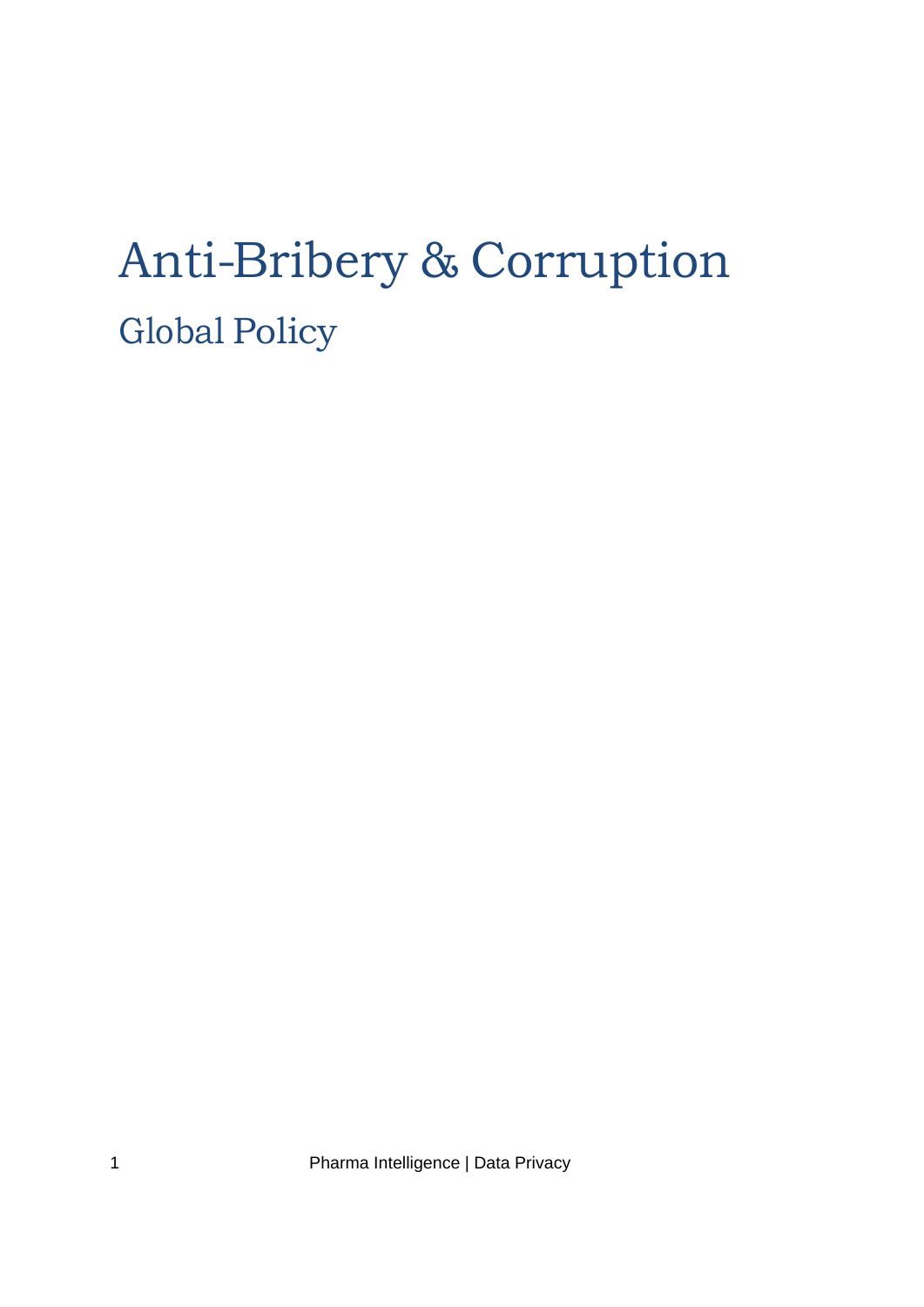As a global organisation, Pharma Intelligence has a responsibility to conduct our business with integrity and according to the law, wherever we work and whatever we do.

We have zero tolerance for any and all forms of bribery and corruption. We are committed to acting without corruption in all of our dealings, and we choose to work only with those partners who are willing to make – and act on - the same commitment.

This policy sets out Pharma Intelligence's approach to the prevention of acts of bribery and corruption, and procedures that will help us comply with global legislation.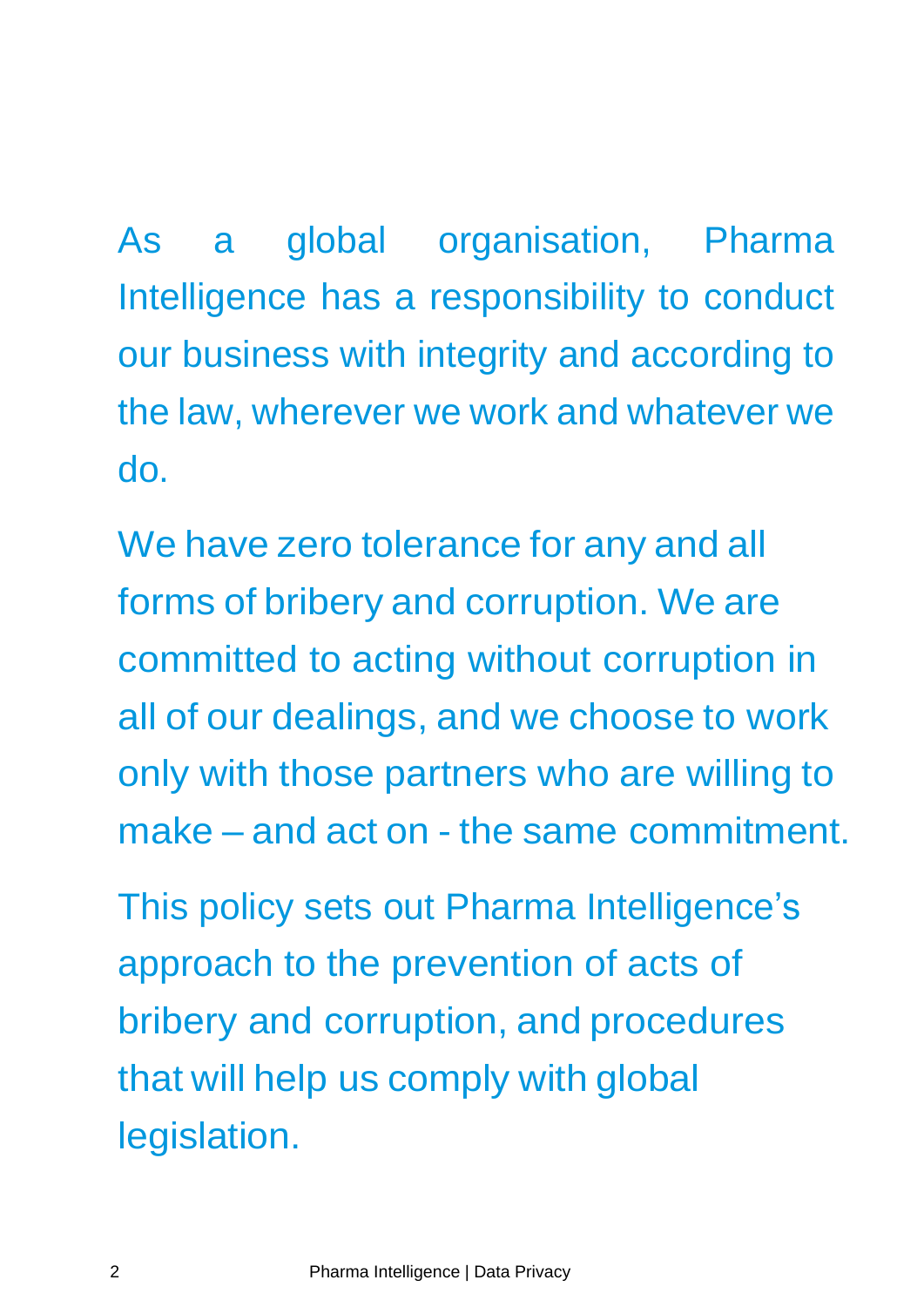## Key points



Never offer, accept, or authorise anything of value with the intention of obtaining any kind of commercial advantage for Pharma Intelligence

Ensure all accounts and financial records are complete and accurate. Make sure there are no undisclosed or vaguely described transactions that could be concealing corrupt activity

Carry out appropriate background checks on current and potential business partners, so that we can be as confident as possible that they meet our high ethical standards

Never offer any gift or entertainment to any government or public official without prior approval. Get approval from Legal, Compliance or Finance for ALL such gifts or entertainment to ensure you are not breaking the law

If you are offered or asked for a bribe REFUSE – and report it immediately to Legal, Compliance or via Speak Up

# **Context**

Corruption and bribery cause significant damage. Whether it's in the private or public sector, corruption distorts markets, diverts money away from essential projects and those who need it, and makes it difficult for businesses to succeed on merit alone.

Governments across the world have put in place anti-bribery and anti-corruption laws, many of which give them jurisdiction over individuals and companies outside their national boundaries. As a global company, we are subject to laws such as the UK Bribery Act and the US Foreign Corrupt Practices Act wherever we do business and must ensure that we are aware of and comply fully with all relevant laws and regulations.

As part of Pharma Intelligence's commitment to prevent bribery and corruption and our obligation to respect the law, we have developed this policy to set out the standards we expect of all our Colleagues and those acting on our behalf, wherever they are.

#### What is bribery?

A bribe can be anything – financial or otherwise – offered, given or received, that is intended to create undue influence or a sense of obligation, induce or reward the improper performance of a business or public function.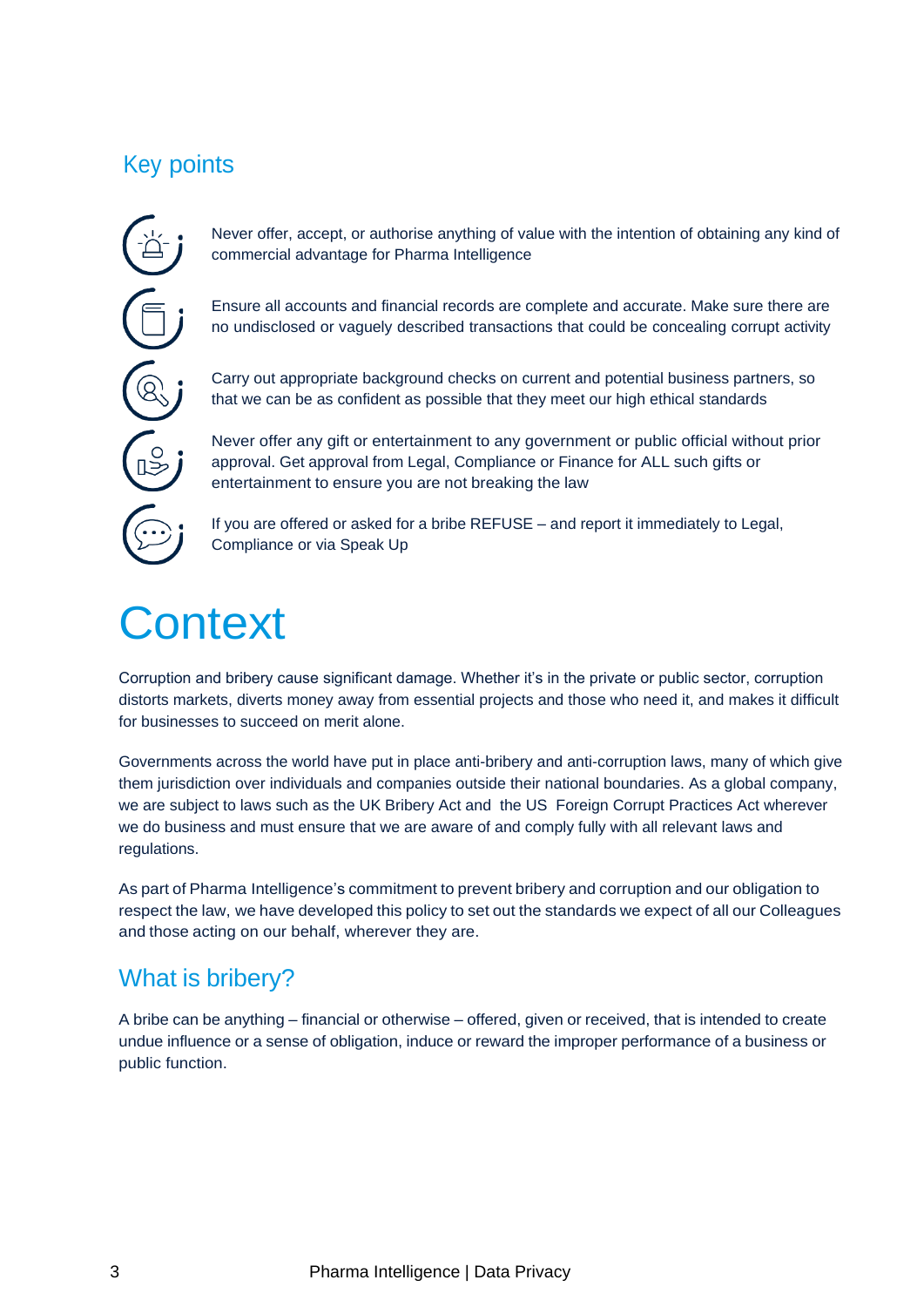It does not matter whether the bribe is given or received directly, or through a third party (such as someone acting on Pharma Intelligence's behalf, such as an agent, distributor, supplier, joint venture partner or other intermediary). It does not matter whether it is for the benefit of the recipient, or some other person or organisation.

Bribes can take many forms, including:

- Money (or cash equivalent such as shares or gift vouchers)
- Extravagant or unjustifiable gifts, entertainment or hospitality
- Kickbacks or inducements
- Unwarranted rebates or excessive commissions (e.g. to sales agents or marketing agents)
- Excessive or unjustifiable allowances or expenses
- "Facilitation" payments payments made to perform a normal job more quickly and/or prioritise a particular customer
- Political/charitable contributions
- Employment or offers of employment, including access to unpaid internships
- Uncompensated use of company services or facilities; or
- anything else of value

### How do I know if something is a bribe?

In most circumstances, common sense will determine when a bribe is being offered or requested. However, here are some questions you should ask yourself if in doubt:

- Am I being asked to pay something or provide any other benefit over and above the real cost of the services being performed? This could be, for example, an excessive commission, a lavish gift, a kickback or a contribution to a charity or political organisation.
- Am I being asked to make a payment for services to someone other than the service provider?
- Is the hospitality or gift I am giving or receiving reasonable and justified? Would I be embarrassed to disclose it?
- What is the timing of this gift or payment? Do I know or suspect it is to encourage or reward favourable treatment, to undermine an impartial decision-making process or to persuade someone to do something that would not be part of the proper performance of their job?
- How would this look if it were in the news? Would I be embarrassed?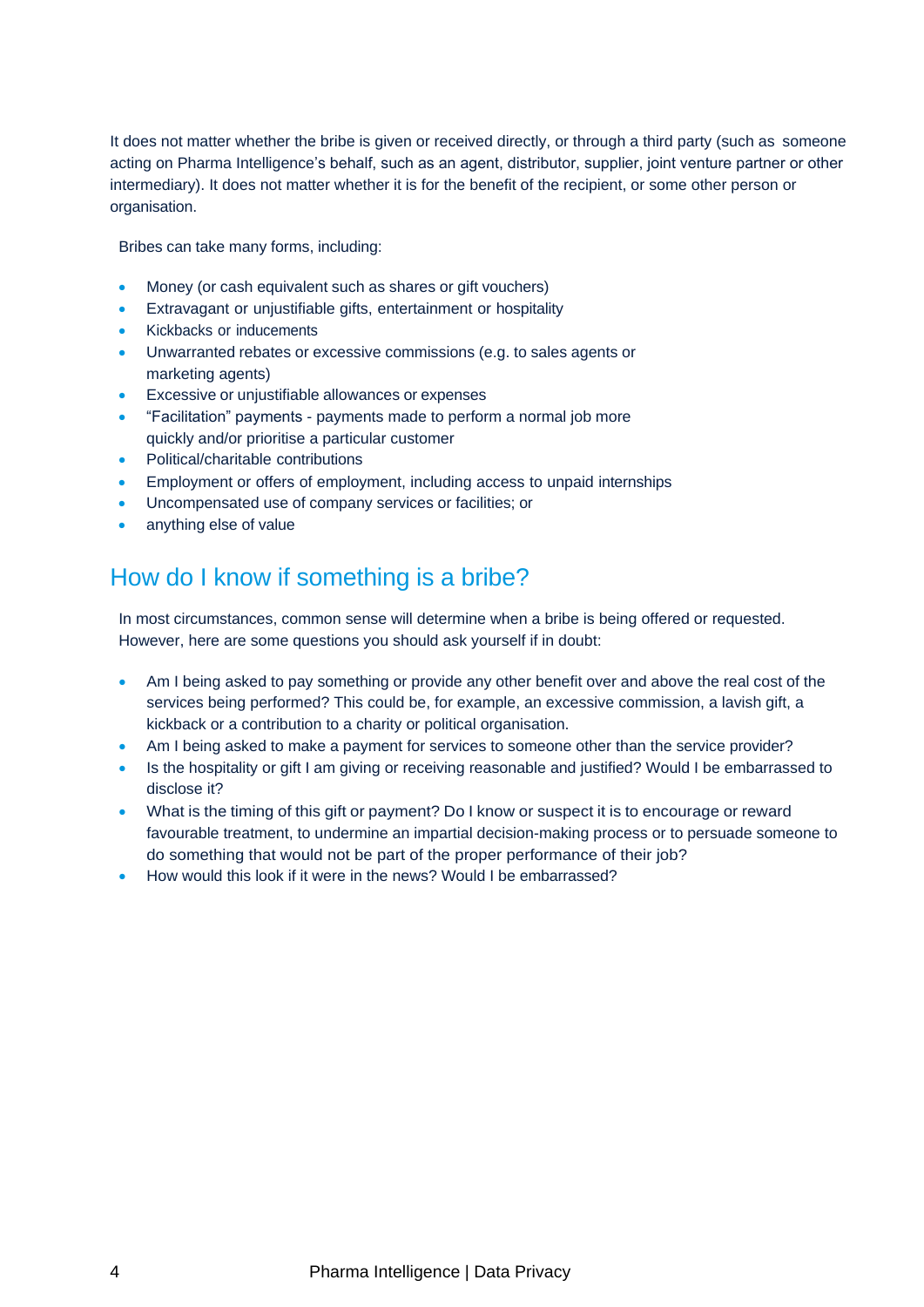# Policies and procedures

#### All forms of bribery and corruption are prohibited.

We will not tolerate any act of bribery or corruption. Any breach of this policy or local law could result in disciplinary action being taken and ultimately could result in dismissal, in addition to any criminal proceedings that may occur.

A bribe does not actually have to take place: you must never promise a bribe, or agree to receive one, even if you have no intention of acting on those promises or agreements. This is prohibited and against the law.

Even the risk of an allegation of bribery should be avoided: be aware of how your actions could be misinterpreted. If you are considering offering or accepting lavish hospitality or gifts, for example, could other people see this as an attempt to gain influence?

Whether you are dealing with a person from the public or private sector, the provisions of this policy are the same. It is worth considering, though, that many countries have specific regulations regarding dealing with public officials, such as strict limits on the cost of hospitality: be careful to pay particular attention to any specific requirements in these circumstances.

#### Gifts, entertainment and other expenses

Giving or receiving gifts or entertainment can be an important part of maintaining and developing business relationships, but they can also be misused as a means of bribery.

All gifts and entertainment, including promotional expenditure, should be for a genuine purpose, reasonable in cost, given in the ordinary course of business and should comply with local laws and the Pharma Intelligence Gift and Entertainment Policy, including any reporting or approval requirements.

Lavish or unreasonable gifts or hospitality, whether these are given or received, are unacceptable because they can create the impression that we are trying to obtain or offer favourable business treatment by providing individuals with personal benefits.

Be careful to avoid even the appearance that the giving or accepting of gifts or hospitality might influence the decisions you take on behalf of Pharma Intelligence.

#### Facilitation payments

Facilitation payments are any unofficial payments, no matter how small, given to an official to increase the speed at which they do their job, such as clearing customs or obtaining a license.

All facilitation payments are prohibited and any request for a facilitation payment should be reported to Legal or Compliance.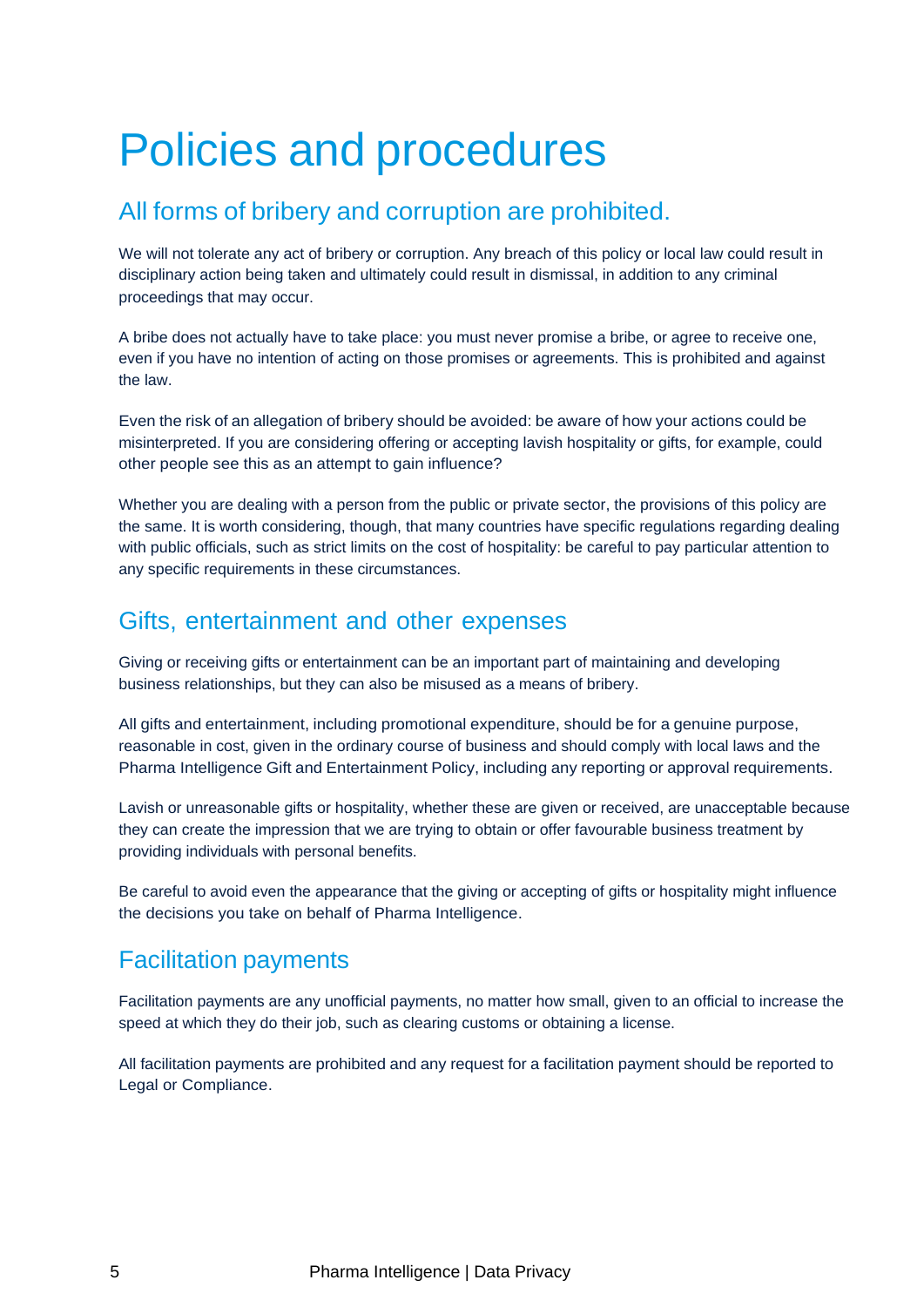We understand that, in very rare and exceptional circumstances, you may find yourself in a situation where you feel you have no alternative but to make a facilitation payment to protect against loss of life, limb or liberty. Your safety is our priority. Please report any such incidents as soon as it is safe to do so.

#### Agents, distributors, suppliers and joint venture partners

Pharma Intelligence could be liable for the behaviour of people that act on our behalf. For this reason, where we engage contractors, agents, distributors, suppliers or joint venture partners (together referred to as "third parties"), we have an obligation to complete sufficient due diligence before entering into arrangements to ensure that they are not acting corruptly, and to monitor their performance periodically to ensure ongoing compliance. In short, if we can't do it, neither can they.

Appropriate due diligence should be undertaken before we engage a third party, the level of which will vary depending on the circumstances (such as the location, type and size of contract) and you should use your judgement on a case by case basis: the procurement or M&A teams will be able to advise on relative risk.

As a minimum, all third parties should be made aware of the terms of the Pharma Intelligence Business Partner Code of Conduct and of their obligations to comply with it. Where possible, agreement to comply with the Business Partner Code should be built into any contractual agreements.

In addition, all arrangements with third parties should be subject to clear contractual terms, including specific provisions requiring them to comply with minimum standards and procedures in relation to bribery and corruption. Appropriate wording to be included in contracts can be obtained from Legal.

When conducting due diligence, questions you should be asking yourself include:

- Who are they have I seen documents evidencing that they are who they say they are?
- Who else have they worked with do they have references?
- Are they well established with a good reputation or are they more obscure so that I need to do more to find out about them?
- Do they operate in a territory where bribery is prevalent?
- Are they happy to sign a contract agreeing to comply with anti-bribery procedures?
- Do they have their own anti-bribery programme?
- Have I done basic Google searches, business directory searches, etc.?
- Are there inconsistencies between the provider of the services and the person I am paying?
- Are commissions/payments in line with generally accepted market practice?

Some high-risk transactions will require further due diligence which may require independent investigation: please speak to Compliance for advice on how to progress this.

Any joint venture arrangements must have appropriate due diligence conducted and prior approval from Legal before being entered into.

Sales Agents must also have due diligence conducted on them: please consult Compliance for more details about how this is managed.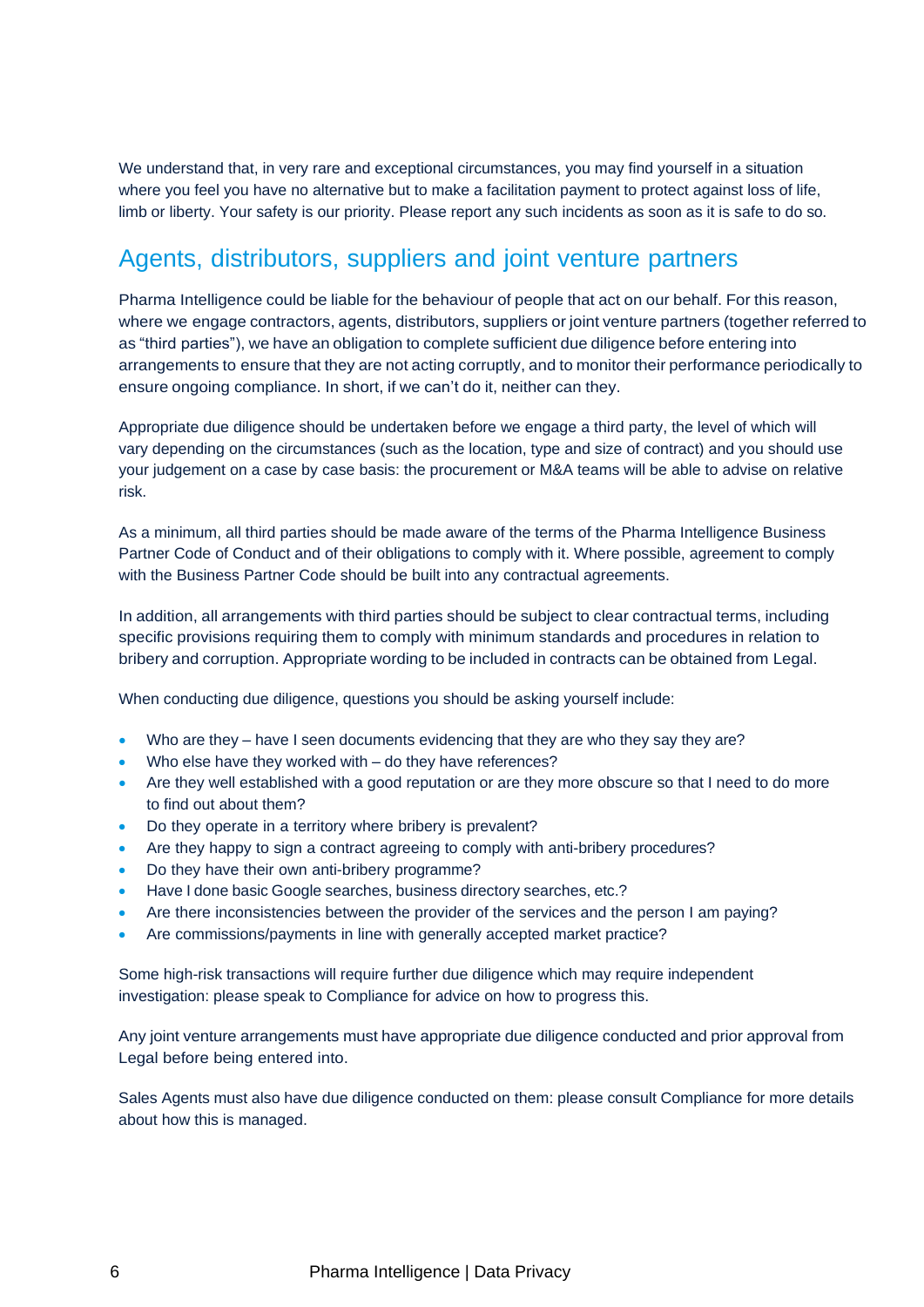We must not engage any third party who we know, or reasonably suspect, of engaging in bribery.

#### Payments to third parties

All payments and commissions to third parties must:

- Be made in accordance with the Authority Framework and the policies as set by your line manager or CFO
- Be made via bank transfer through the accounts payable system where possible, and be fully accounted for
- Be in line with generally accepted rates and business practice for the service in question and should not be unjustifiably excessive or unsupportable; and
- Be made in accordance with the terms of the contract with the person or company providing the services.

If you have any concerns that arrangements with a third party are not in accordance with this policy, you should ask Legal or Compliance for help.

### Approvals

If you are required to approve any payment or expense, and especially if you are asked to provide preapproval, ensure that you have considered the implications or possible interpretations of what you are approving. Ensure that you are informed of the business context and justification before providing approval, and if you are unsure, please consult Legal or Compliance. If you are asked to provide approval AFTER something has been given or received and you do not believe it was in accordance with this Policy, please contact Compliance or Legal as soon as possible.

# Dealing with public officials

Although this policy applies to both public and private sectors, dealing with public officials poses a particularly high risk because of their potential influence and the strict rules and regulations that govern them in many countries.

Public officials include those in government departments, such as civil servants or those working in local government teams, but also employees of government owned or controlled commercial enterprises, international organisations, political parties and political candidates. In some countries, this can be a surprisingly extensive list, including banks, universities and hospitals.

The provision of money or anything else of value, no matter how small, to any public official for the purpose of influencing them in their official capacity is prohibited.

Prior approval from Compliance or Legal is required for:

- Any payment in respect of fees, salary or commission (this does not include official fees)
- Gifts and hospitality
- Making charitable contributions or political donations in connection with dealings with a public official.

In addition, many public officials have their own rules regarding the acceptance of gifts and hospitality, etc., and we must make sure we know and respect these rules where applicable.